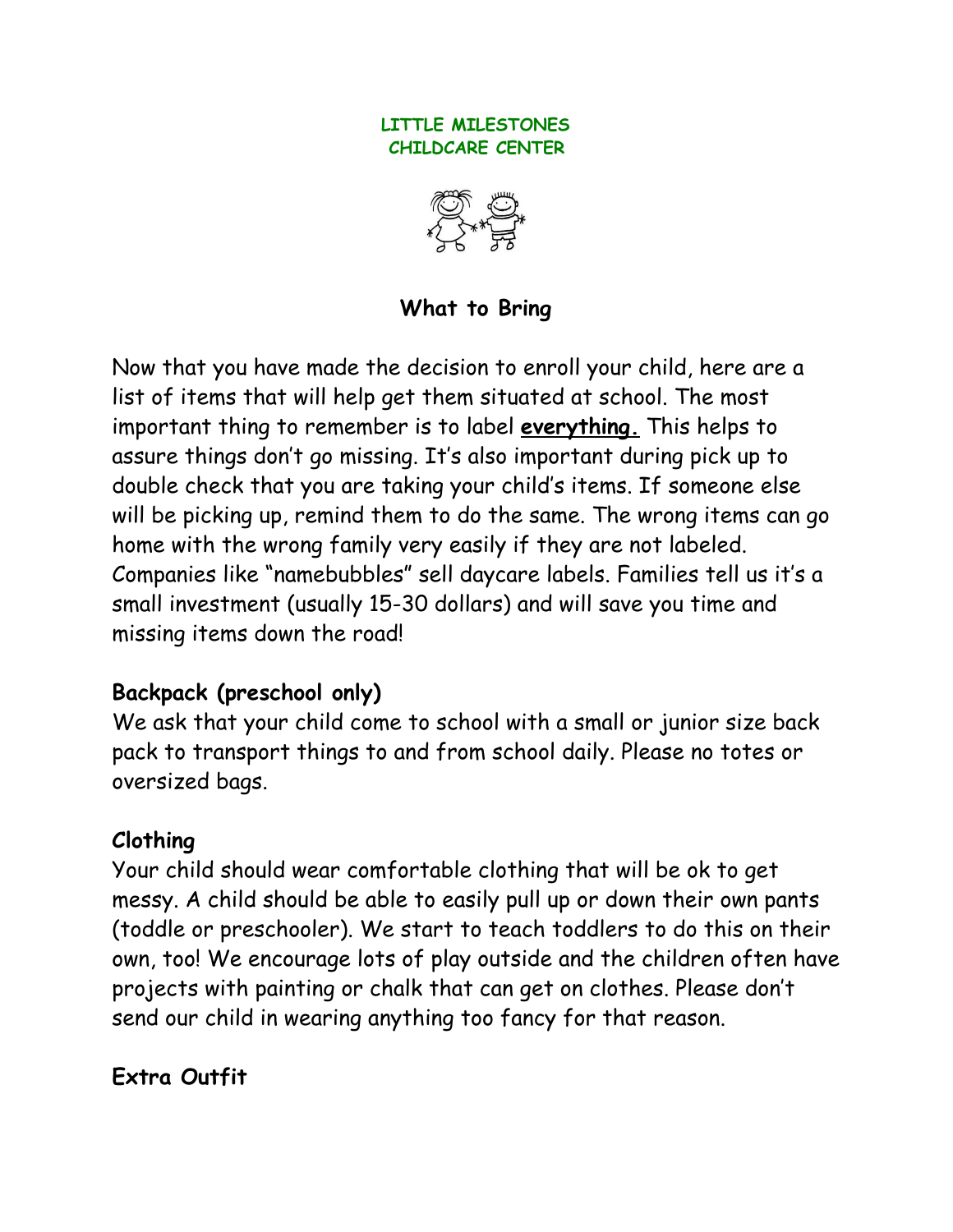One full outfit individually labeled and placed in a labeled and sealed ziplock bag (three for infants).

# **Bedding**

# **-**Infants

Infants will two porter size crib sheet. One will come weekly and one will remain at the school in the event it is soiled (this one should be in a ziplock bag). Bedding can only be sent in a zipped bag. Mesh bags, drawstring bags and plastic bags are not allowed. Canvas bags are ideal because we ask that you wash the bedding bag along with the bedding weekly to assure good health for your child and the other students. Loveys, blankets and pillows are only permitted if your child is 12 months of age. If you send a pillow, it must be travel size or toddler size (no regular size pillows). Nothing should come to school that needs to come back home daily as bedding will stay for the week.

# **-**Toddler and Preschool

Your child will need one fitted bedding sheet (crib size or toddler bed size). Bedding can only be sent in a zipped bag. Mesh bags, drawstring bags and plastic bags are not allowed. Canvas bags are ideal because we ask that you wash the bedding bag along with the bedding weekly to assure good health for your child and the other students. Loveys, blankets and pillows are permitted so long as they can easily fit in the zipped bag. If you send a pillow, it must be travel size or toddler size (no regular size pillows). Nothing should come to school that needs to come back home daily as bedding will stay for the week.

# **Pacifier**

If your child uses a pacifier, it must be labeled and will be stored in their bedding and go home weekly with the bedding.

# **Diapers/Pullups**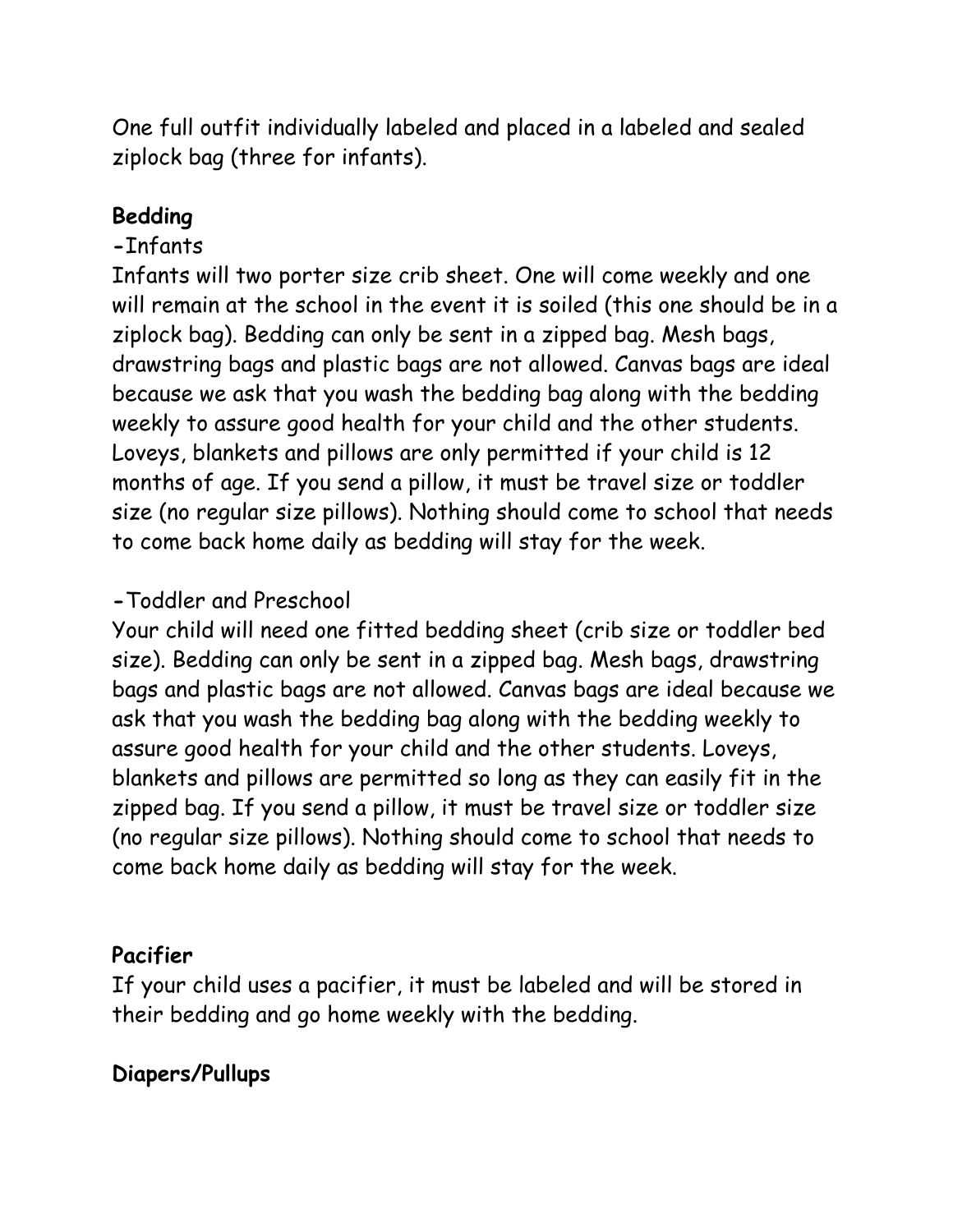Only 20-25 at one time and they must be sent in a sealed bag with child's name on it. Each child has their own bathroom cubby and we cannot store anymore than 25 diapers or pull-ups at one time.

### **Wipes**

One package of flip top wipes to assure they don't dry out. Please no large fillable containers or refill packages as we don't have the space to store a surplus. The package should be labeled.

### **Toothbrush**

Please no electric toothbrushes as they are too large to hold on our holding racks. Toothbrush must be labeled.

# **Toothpaste**

Please send a travel size toothpaste with your child's name on it if you wish they use it. A regular size toothpaste is too large. The are not required to use toothpaste, however.

### **Indoor Shoes**

An indoor shoe can be any type of shoe so long as it has not been worn outside. Please be sure these are labeled in a spot that is easy to read. Please no slippers as they tend to be too bulky and student's sometimes trip on them. Velcro or slip on are best for children with self help skills - please not laces.

### **Outdoor Shoes**

Open toe shoes are not permitted. Shoes must be closed toe to assure safety on playground. Your child will not be allowed to play outside if they are not wearing a closed toe shoe. Velcro or slip on please - no laces.

### **Meals**

You will provide a morning snack, lunch and afternoon snack. If you are sending in a baked home good, sunbutter or soy butter sandwich you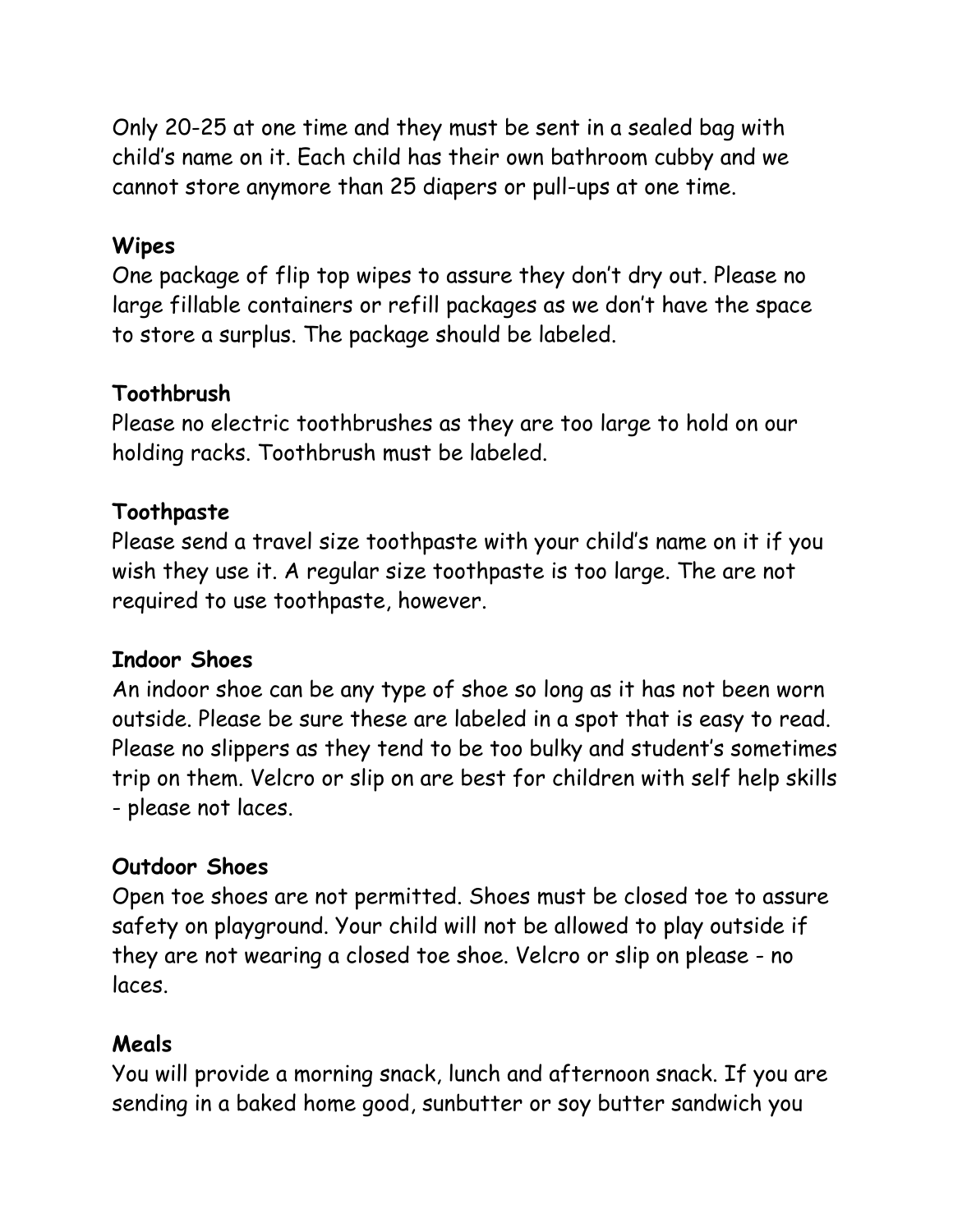must label the item "no nuts". We are required to toss out any time that isn't labeled if we are unsure it may have nuts. The lunchbox must close all the way and be labeled on the outside (easy to read). If your child attends half day please ask which meals you should bring. We are not prohibited to cut, peel or warm a child's food. Food should be sent in exactly how you wish for your child to eat it. Thermoses work wonderful for food you wish for them to eat warm. We ask that you do not send in "gogurts" as they typical cause too much of a mess for most children. Pouch yogurts are ok.

\*Allergy reminder: **Tree nuts and peanuts** are not allowed at school. Please check all labels as students can have fatal allergies. Also, **hardboiled eggs and scrambled** are not allowed due to their consistency which makes it difficult to contain for students who have egg allergies.

# **Bottles (infants)**

Please discuss this more with your child's teacher prior to your child's first day.

### **Drinks**

Drinks must be provided in a cup that cannot spill. Water bottles are not permitted unless they have a "sports cap" on them. We understand that your child may have mastered a regular cup, but they will be sitting closely to other children which can easily cause spills.

# **Supplements for Drinks**

Supplements such as mirlalax, iron supplements, stool softener, etc are considered medicine (anything you add to the child's drink). You must notify us if something is being added to your child's drink and/or food. There are supplementary, medicine forms that need to be completed. Because it is treated like medicine, the child need to leave the classroom and drink the special drink while a teacher watches them.